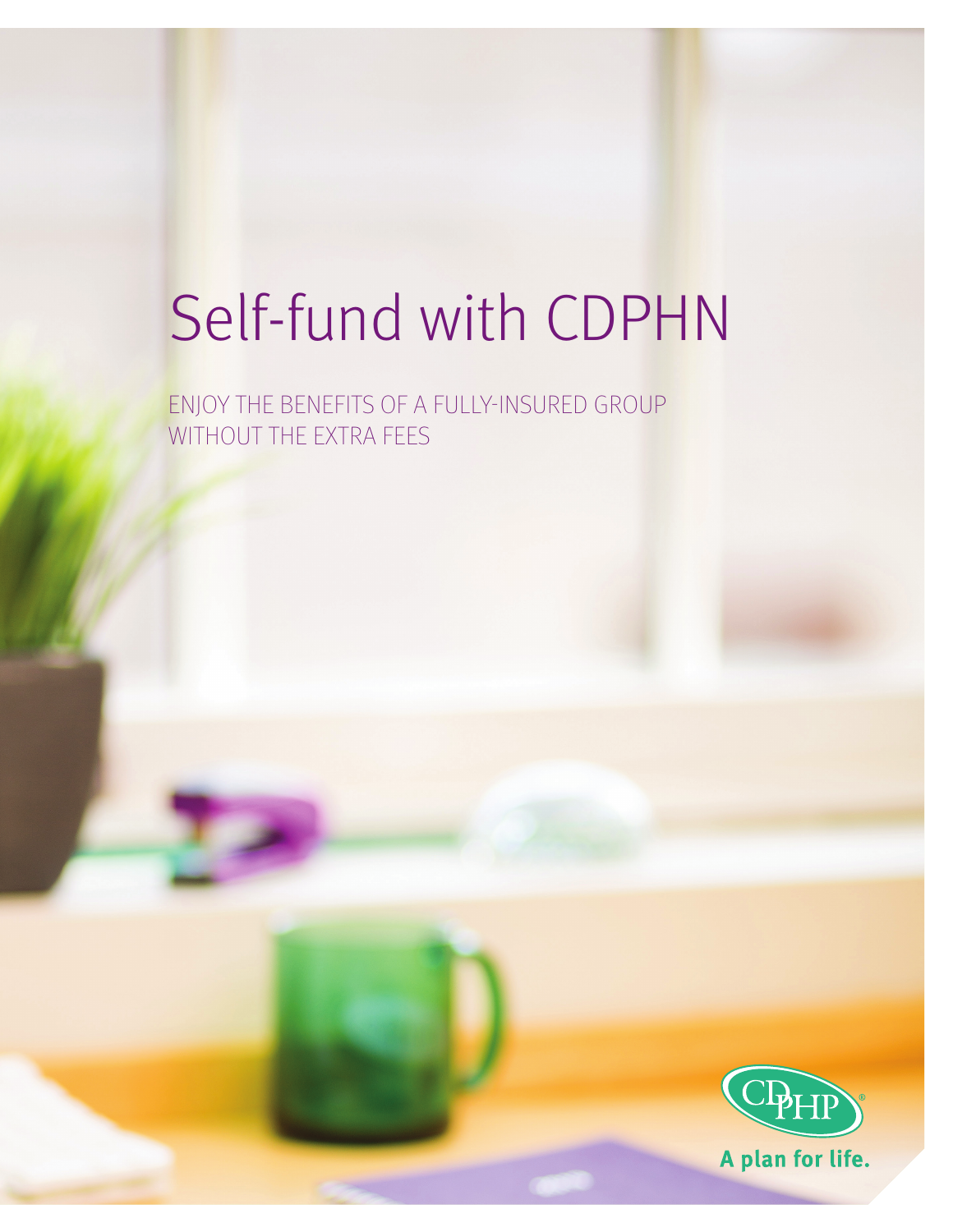## Keeping your employees healthy means more than just processing their claims. You know it. CDPHN knows it.

When you self-fund with CDPHN, you get administration of your health plan, of course, but you also get cost containment, award-winning customer service, and valued-added benefits that not only support employees when they're sick, but help them live their healthiest lives.

#### **Why all of the extras? Because a self-funded group should get the same treatment as one that's fully insured.**

Remember those value-added benefits? Well, they're included in your administration charge with CDPHN. You know what's NOT included? Extra fees – network access fees, prior authorization fees, pharmacy benefit fees, and all of the other fees you're charged when you self-fund elsewhere.

All-inclusive pricing means these services and more are part of the standard package with CDPHN.

| <b>CDPHN</b> | <b>Other TPAs</b> |
|--------------|-------------------|
|              | fees may apply    |
|              | fees may apply    |
|              | fees may apply    |
|              | fees may apply    |
| $\checkmark$ | fees may apply    |
| $\checkmark$ | fees may apply    |
|              | fees may apply    |
|              | fees may apply    |
|              | fees may apply    |
|              | fees may apply    |
| $\checkmark$ | fees may apply    |
|              | fees may apply    |
| $\checkmark$ | fees may apply    |
|              | fees may apply    |
|              | fees may apply    |
|              | fees may apply    |
|              |                   |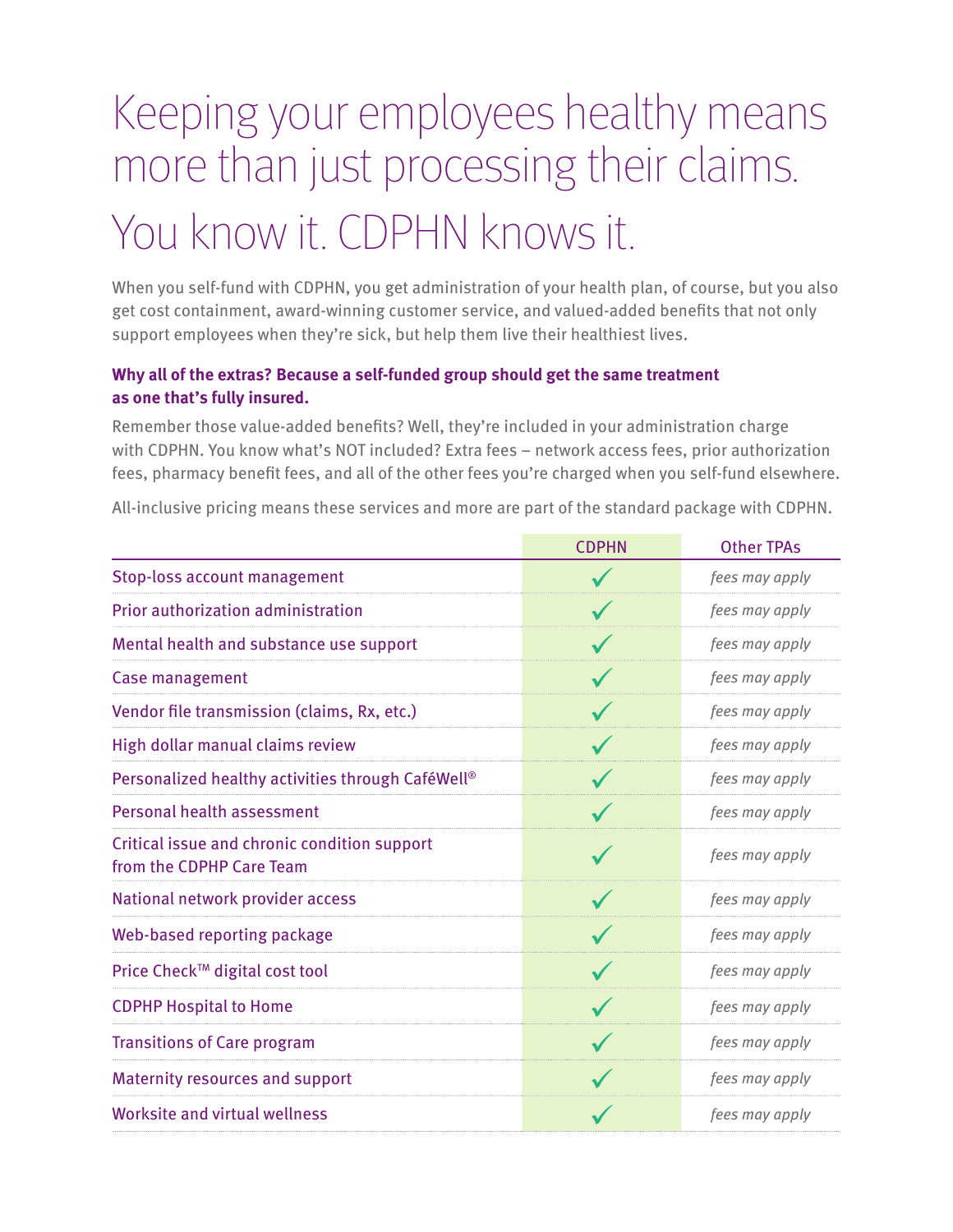### Cost control

Keeping your workforce healthy shouldn't cost a fortune. That's why CDPHN leads the way with programs that encourage healthy behaviors, disease prevention, and reducing unnecessary medical costs. When employees or their dependents get sick, CDPHN promotes high-quality care at affordable prices by combining strong network discounts with our nationally-acclaimed disease and population health management programs. CDPHN has honed this strategy through decades of health plan experience, consistently exceeding the unique needs of our clients in a variety of industries, including hospitals, labor unions, municipalities, and much more.

#### Plan customization

Every company that self-funds through CDPHN has access to valuable programs and services as part of the standard package, but that doesn't mean you can't upgrade. Depending on the needs of your company and your employees, CDPHN offers a range of impactful add-ons, including:

#### **ADMIN FEE ADD-ON PROGRAMS**

| Program                                                       | PFPM              |
|---------------------------------------------------------------|-------------------|
| <b>CDPHP Smoke-Free</b>                                       | admin fee applies |
| Doctor On Demand® (claims funded by group)                    | admin fee applies |
| Aptihealth mental health teletherapy (claims funded by group) | admin fee applies |
| <b>Healthy Direction Manager</b>                              | admin fee applies |

#### **CLAIM-FUNDED PROGRAMS**

| Program                                      | Note            |
|----------------------------------------------|-----------------|
| Life Points <sup>®</sup>                     | funded by group |
| Hearing aid benefit (Hearing Care Solutions) | funded by group |
| Pivot digital smoking cessation              | funded by group |
| Fitness reimbursement                        | funded by group |
| Weight management reimbursement              | funded by group |
| Foodsmart <sup>™</sup> nutrition support     | funded by group |
| Maternal health education classes            | funded by group |
| Exclusive Ciccotti Center fitness programs   | funded by group |

#### Questions?

Contact your broker or call CDPHN at (518) 641-5072.